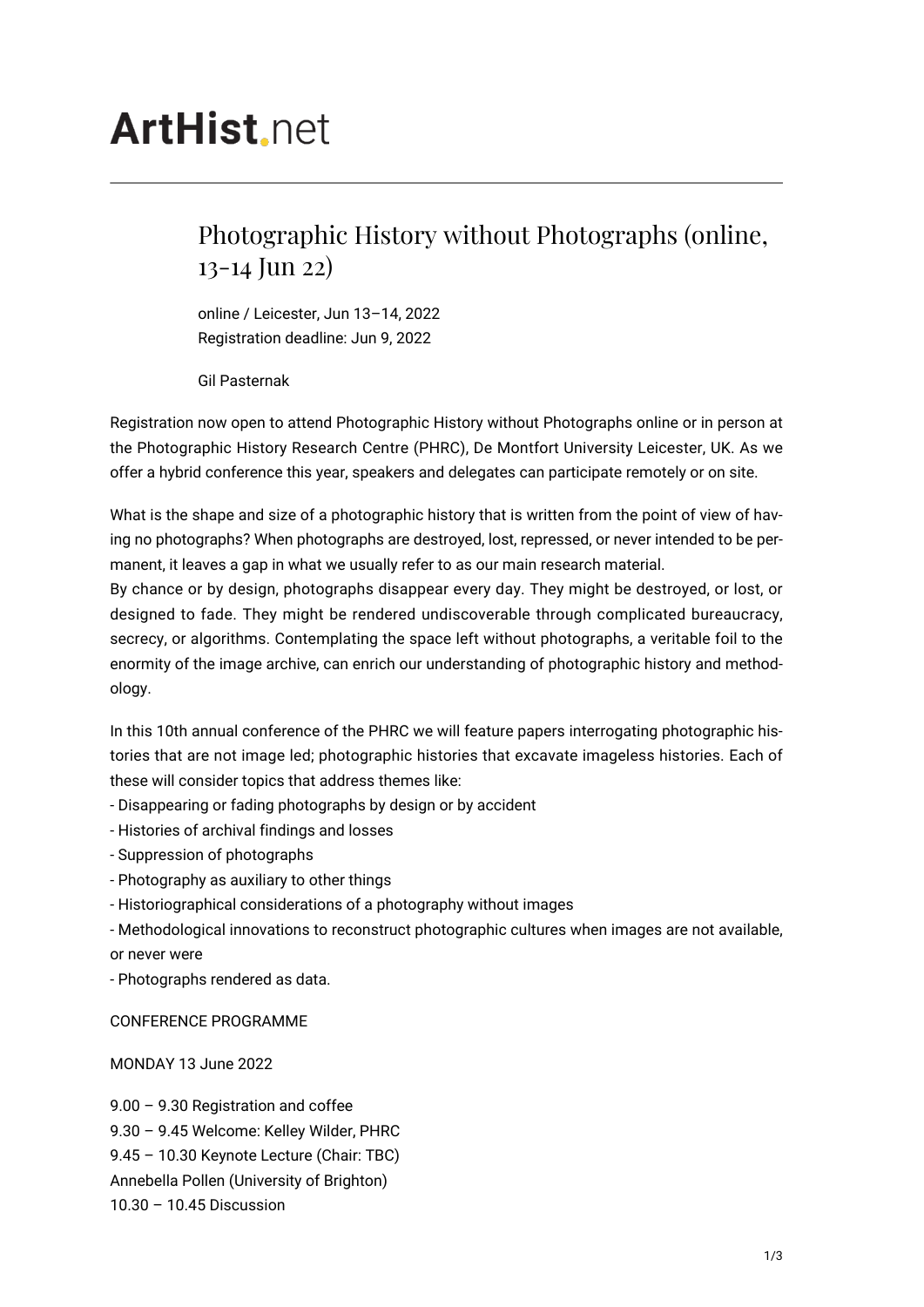10.45 – 11.00 Comfort Break

Panel 1. Productive Absences (Chair: TBC)

11.00 – 11.15 Adeyemi Akande (University of Lagos) - Camera Movements and Reconstructing the History of Photography in 19th Century West Africa.

11.15 – 11.30 Desré Barnard (Cape Town Creative Academy) - "The horror without object": A Philosophical Enquiry Into Photography, Archives, and Absence.

11.30 – 11.45 Discussion

11.45 – 13.00 Lunch

Panel 2. Edge of Visibility (Chair: TBC)

13.00 – 13.15 David Houston Jones (University of Exeter) - Invisible Images: Trevor Paglen and the Eigenface.

13.15 – 13.30 Rachel Lee Hutcheson (Columbia University) - Color as Signal Data in Post-Optical Photography.

13.30 – 13.45 Adam Brown (London South Bank University) - Risk as Trace: The Intentional Precarity of the Digital Architectural Image.

13.45 – 14.15 Discussion

14.15 – 15.00 Coffee break

Panel 3. Lost in the Archive (Chair: TBC)

15.00 – 15.15 Ella Ravilious (De Montfort University) - "Are not the photographs which shew Museum objects superfluous, as long as the objects themselves can be seen in the Museum?": 19th century Painted Photographs in the Museum.

15.15 – 15.30 Katherine Howells (The National Archives of the United Kingdom) - "No copy annexed": Exploring early British photography through digital analysis of entry forms for photographs registered under the 1862 Fine Arts Copyright Act.

15.30 – 15.50 Discussion

15.50 – 16.00 Comfort Break

16.00 – 16.45 Plenary Talk (Chair: TBC)

Sigrid Lien (University of Bergen) and Mette Sandbye (University of Copenhagen) - Activating Absences: Methodological Reflections on the Lost Archives of Early Women Photographers in Denmark and Norway.

16.45 – 17.00 Discussion 17.00 – 18.00 Wine reception

19.00 Conference dinner

TUESDAY 14 June 2022

9.00 Registration and coffee 9.30 – 10.15 Keynote Lecture (Chair: TBC) Chitra Ramilingham (Yale University) 10.15 – 10.30 Discussion 10.30 – 10.45 Comfort Break